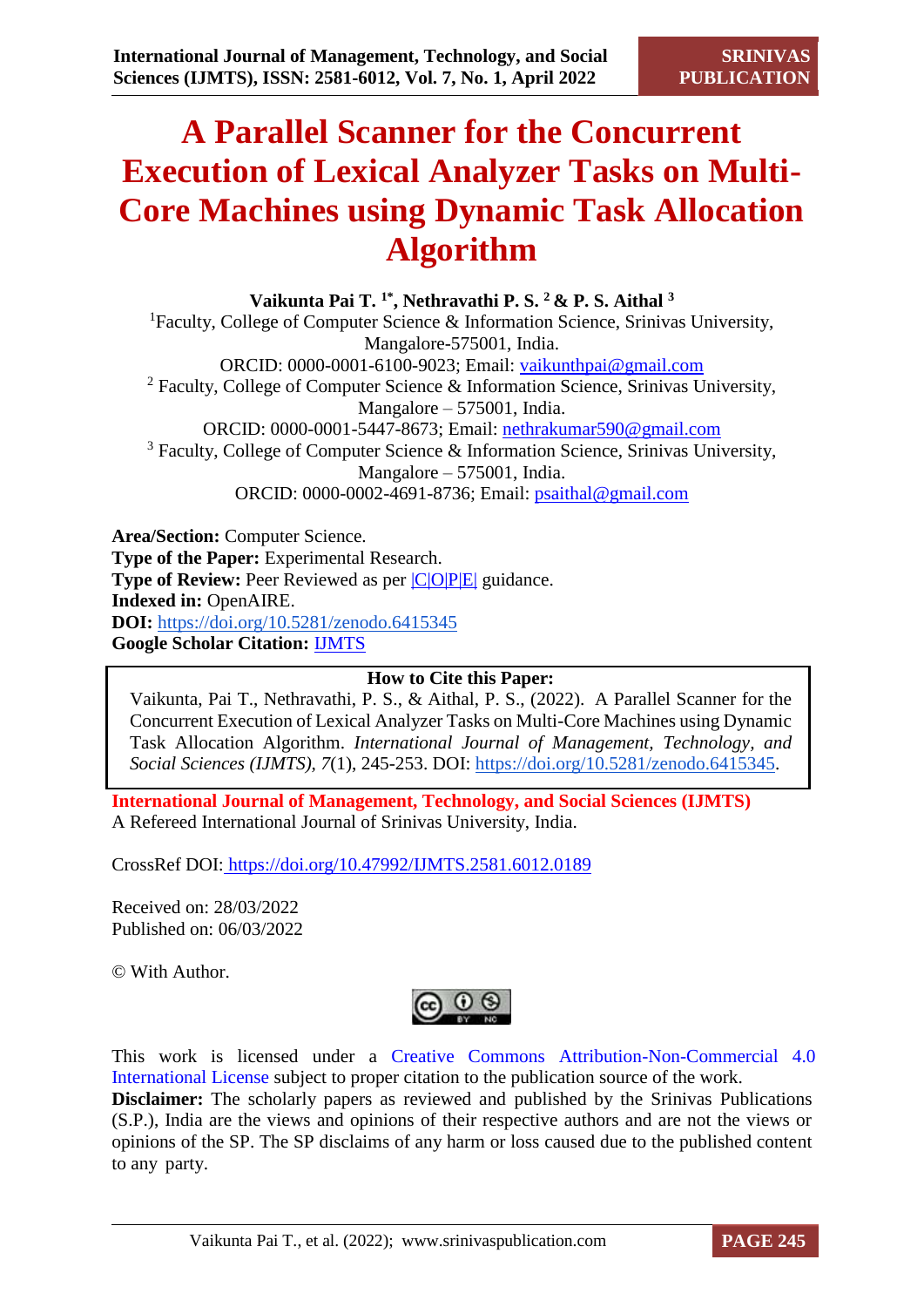# **A Parallel Scanner for the Concurrent Execution of Lexical Analyzer Tasks on Multi-Core Machines using Dynamic Task Allocation Algorithm**

**Vaikunta Pai T. 1\*, Nethravathi P. S. <sup>2</sup>& P. S. Aithal <sup>3</sup>** <sup>1</sup>Faculty, College of Computer Science  $\&$  Information Science, Srinivas University, Mangalore-575001, India. ORCID: 0000-0001-6100-9023; Email: [vaikunthpai@gmail.com](mailto:vaikunthpai@gmail.com) <sup>2</sup> Faculty, College of Computer Science & Information Science, Srinivas University, Mangalore – 575001, India. ORCID: 0000-0001-5447-8673; Email: [nethrakumar590@gmail.com](mailto:nethrakumar590@gmail.com) <sup>3</sup> Faculty, College of Computer Science & Information Science, Srinivas University, Mangalore – 575001, India. ORCID: 0000-0002-4691-8736; Email: [psaithal@gmail.com](mailto:psaithal@gmail.com)

# **ABSTRACT**

**Purpose:** *Massive multi-core architecture is rapidly becoming the standard in digital technology due to its high and parallel computational capability and performance benefits. To fully utilize the technological capabilities of multi-core systems, system software such as compilers should be re-engineered for parallel processing. Several important contributions have been made in the past to enhance the efficiency of the lexical analysis process by*  leveraging the innate parallel processing capability of multi-core computers. This trend of *implementation shows that a parallel lexical analyzer tends to perform lexing tasks better than a conventional sequential lexical analyzer. This article discusses the way of making the tasks in parallel during the scanning of source program in the phase of lexical analysis. The objective of this study is to explore how to perform lexical analysis in parallel. On multi-core processors, multiple processes of the lexical analyzer program can run concurrently to scan multiple lines in the input stream in parallel for token detection. This is done by allocating tasks line-by-line to the core which is not engaged yet.* 

**Design/Methodology/Approach:** *Developing a theoretical and experimental approach for parallelizing the lexical scanning process on a multi-core system.*

**Findings/Result:** *According to the theoretical and experimental results, the proposed methodology significantly outperforms the sequential approach in terms of tokenization. It considerably reduces the time required for lexical analysis during the compilation process. The result establishes unequivocally that the parallel lexical analyzer's performance should scale linearly with the number of cores. It is clearly observed that the speedup is expected to increase further if the number of CPU cores increases. This enhancement would speed up the compilation process even more.*

**Originality/Value:** *A dynamic task allocation algorithm is developed for the concurrent execution of a lexical analyzer task on multi-core systems.*

**Paper Type:** *Experimental Research.*

**Keywords:** Multi-core machines, Lexical analyzer, Task allocation

# **1. INTRODUCTION :**

Phase one of the multi-phase compiler is referred to as scanning or lexical analysis, during which the input stream is scanned and tokenized [1]. A lexical analyzer, alternatively referred to as a lexer, is a pattern recognition engine that is simulated using a mathematical computational model called a Finite-State Machine (FSM) [2]. It reads a string of individual characters from the source code and clusters them into constructive sequences called lexemes using the token pattern. As an outcome, it generates a stream of tokens for syntax analysis. It is the most time-consuming operation and has a noticeable impact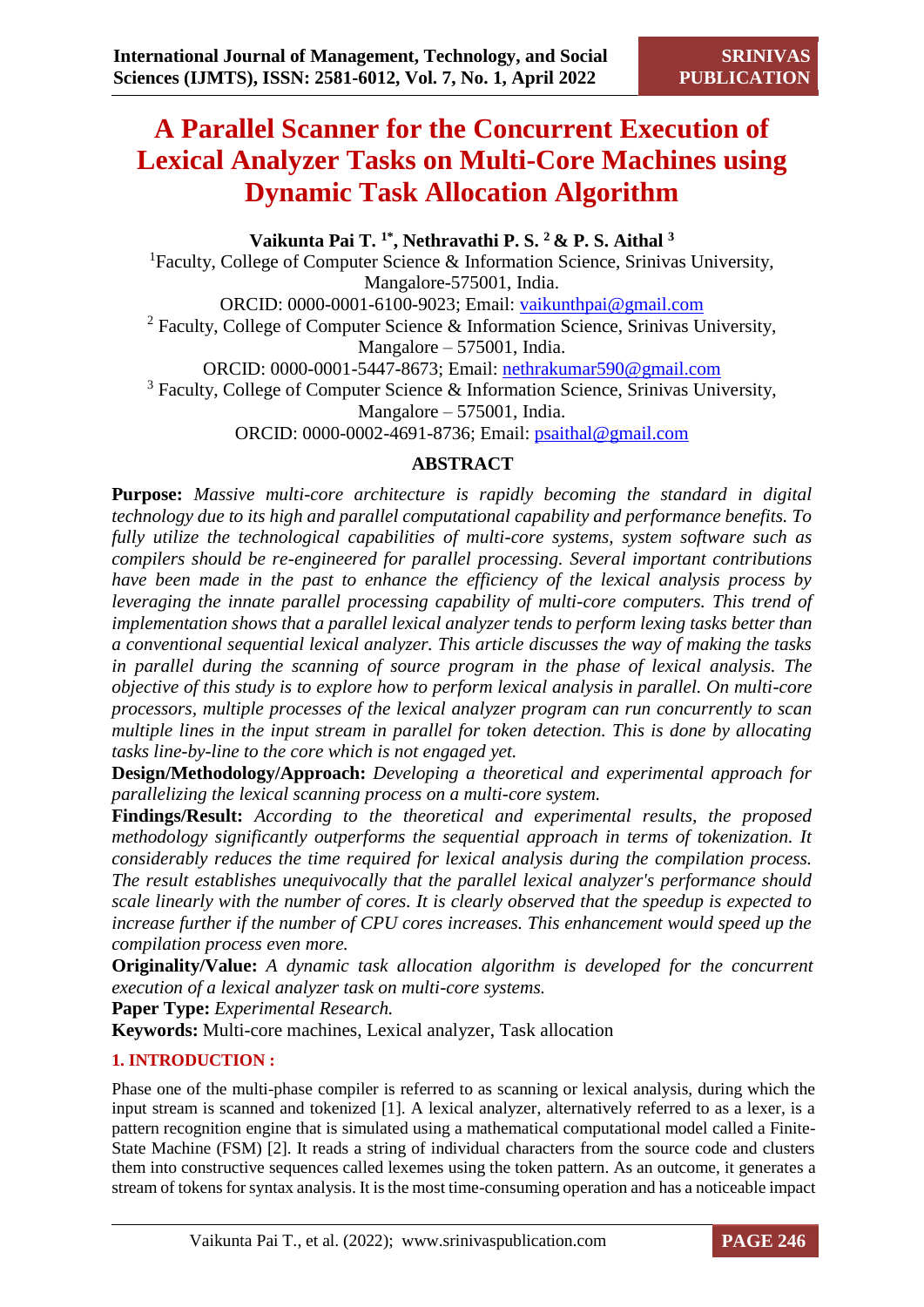on the performance of a compiler. Modern processors have evolved to become increasingly multi-core in nature. Due to the fact that the majority of compilers are single-threaded, they are unable to take advantage of the resources available on modern computers. As a consequence, compiler performance has declined precipitously. According to studies [3], the most computationally intensive phase of the compiler is the lexical analyzer, and optimizing this phase alone can significantly improve the compiler's overall performance. This paper presents an efficient method for achieving the tasks in parallel, in the lexical analysis phase. This has been processed on multi-core processors. These processors tokenize the strings in parallel from the different lines of the source file. The process makes use of all available processing resources to achieve high performance in a compiler. The result demonstrates an improvement in performance in aspects of the overall time required to recognize the tokens during the compilation process. In comparison with sequential lexical analysis on a single processor system this will be faster. The remainder of the article is structured as follows. The Section 2 examines some seminal works in this field. Section 3 discusses the objectives of this work. Section 4 discusses an algorithm from a theoretical and experimental perspective. Section 5 evaluates the proposed algorithm using representative test cases and illustrates the performance improvement. Finally, Section 6 concludes.

# **2. RELATED WORK :**

Numerous seminal works have been published in the past about determining which, tasks a compiler can perform in parallel. Mickunas et al. [4] identified for the first-time distinct areas within the compilation process that are amenable to parallel processing. They advanced a novel theoretical framework in which lexical analysis is divided into 2 levels: scanning as well as screening. They opined that text scanning could be performed concurrently. Daniele Paolo Scarpazza et al. [5] made significant contributions to the advancement of a parallel lexical analyzer. As an experiment, the original Flex kernel was optimized to execute on a multi-core cell processor. Umarani Srikanth [6] explored the possibility of parallelizing a lexical analyzer for cell processors. The approach is founded on segmenting the original source code into a predetermined number of chunks and performing lexical analysis tasks in parallel. The Aho-Corasick algorithm is used to recognize tokens in that experiment. When the parallel version of the lexical analyzer process is run on a system equipped with an IBM Cell Processor, a performance boost is observed. Amit Barve et al. [7] attempted to parallelize a lexical analyzer using the concept of processor affinity. The method is based on detecting and identifying tokens in parallel in for-loop statements in source code. The Round Robin scheduling algorithm is used to allocate tasks to various CPUs. The result shows a decrease in speedup due to a CPU being unable to obtain sufficient work after completing the current task assigned to it. Additionally, due to the single read head on disk, each processor in the I/O queue experiences a significant delay. Amit Barve et al. [8] tried to improve the method for parallel lexical analysis using the memory block. The buffer is used in this algorithm to store for-loop statements detected in source code via a pivot location file containing the starting and ending points of each for-loop. The tokens are recognized by processing each line in buffer in parallel using OpenMP programming.

In order to perform parallel lexical analysis, the research works presented in [6-8] divided original source code into fixed-size chunks based on certain criteria. The blocks are then distributed among the cores for parallel execution of lexical analysis. None of the experiments used a dynamic task allocation strategy. This article demonstrates how to accelerate a parallel lexical analyzer algorithm by allocating tasks line-by-line to unused cores on multi-core processors. As a result, none of the cores that are available are idle.

# **3. OBJECTIVES :**

The main objective of this research is to design and develop theoretical and experimental approach for parallelizing the lexical scanning process on a multi-core system. The objectives of this research work have been

- (1) To design and develop a dynamic task allocation algorithm for a parallel lexical analyzer on multicore systems for achieving the tasks in parallel.
- (2) To analyze the performance enhancements of the parallel lexical analyzer using a dynamic task allocation algorithm on multi-core systems with increased numbers of CPU cores.
- (3) To compare the performance of a sequential lexical analyzer running on a single core to a parallel lexical analyzer running on a multi-core system utilizing a dynamic task allocation algorithm.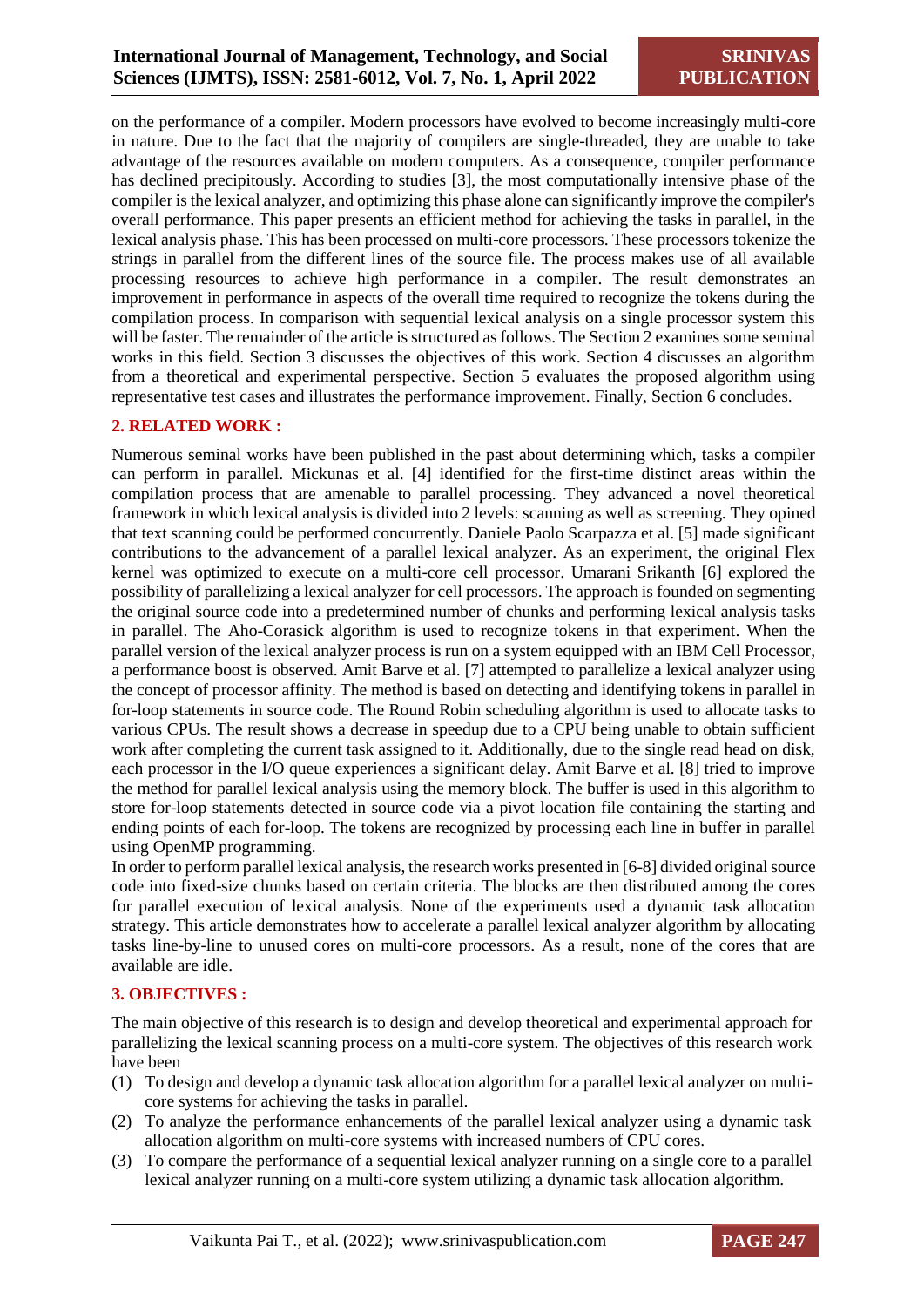#### **4. METHODOLOGY :**

Is split into two parts:

(1) Theoretical approach to an algorithm

(2) Experimental approach

#### **4.1 Theoretical approach to an algorithm:**

In a multi-core system, let us consider that *K* numbers of cores are available. These *K* numbers of cores are working in parallel to process the lexical scanning in parallel. This is done without disengaging any of the processors. When each processor completes their process it will inform that it is idle now and consequently it gets the next work at the same time. In this work, it is called as dynamic allocation of the task to the processors. These processors are happening without a gap of work scheduling.

The above process can be explained theoretically as follows. Let *"k"* be the number of lines in the program which is to be processed for lexical analysis. Let us consider  $t_i$  as the time taken for  $i<sup>th</sup>$  line for the recognition of the token of that line. As said earlier, *K* is the number of cores of the processors. Let *T* be the total time taken for the recognition of the token for the full program, which is in consideration.

The time required for the complete lexical analysis depends on three parts.

- 1. Case 1: If the number of cores is greater than the number of lines in the program.  $(k < K)$
- 2. Case 2: If both are equal  $(k = K)$
- 3. Case 3: If the number of cores is less than the number of lines in the program.  $(k > K)$

In the first case, it is requirement of number of cores are more than that of number of lines of the program. Hence, definitely the time taken for the longest line is the time taken for the whole process. Let us consider  $i<sup>th</sup>$  line is the longest line; therefore, the total time taken for the whole process is  $t<sub>i</sub>$ . However, there are two more cases in this. They are

- a. All the lines of the program are of equal length.
- b. All the lines in the program are of different length.

In case 'a', all lines of the program is of equal length; in this case, the total time taken is the average time for the execution as per equation number (1) or the time taken for a single line for the execution.

$$
T = \bar{t} = \left[\sum_{i=1}^{k} t_i\right] / k \tag{1}
$$

Example 4.1: A program with 8 numbers of lines, each line having 6 tokens. This program is given to an octal core computer to evaluate the lexical analysis in parallel. The total time taken for this is the average time taken for the evaluation or time taken for a single line.

In the second case 'b', with all the lines of the program are of different lengths, then the simply it may be considered as the time taken for the line which takes the maximum time for the analysis.

Example 4.2: A program with 8 numbers of lines. This program is given to an octal core computer to evaluate the lexical analysis in parallel. The average time taken for recognizing token is 13ms. Line number 1 and 4, takes 11ms, 2 and 3 takes 12ms, 7 and 8 takes 14 ms, 5 and 6 takes 15ms. With the standard deviation of these values is 14.57ms. Total time taken for the evaluation of full program can be calculated as maximum time taken for the execution of a single line that is 15ms.

Again, in the second case, that is, case 2, also the same situation arrases since both, that is, the number of cores and the number of lines to be analyzed, are the same. Then the above explanation and set of equations hold good for this case also. Again, there are two cases: 'a' and 'b'. In case of 'a', the time taken is  $\bar{t}$  or time taken for a single line, and in the case 'b', the total time taken is the time taken for the line which takes the maximum time for the execution.

In the third case, the number of lines in the program is more than the number of cores. Here all cores are to be working with its fullest extent. Since total number of lines to be executed is more than the core. There are two cases:

A. The number of lines in the program is integer multiples of the number of cores GCD(k,K)  $\neq$ 1

B. The number of lines of program is not an integer multiple of numbers of core  $GCD(k,K) = 1$ That is, as said earlier, let k be the number of lines in the program and K be the number of cores in the system. Then the case 'A' is defined as GCD (k,K)  $\neq$ 1case 'A' is defined asGCD (k,K) = 1and, in both cases  $k > K$ .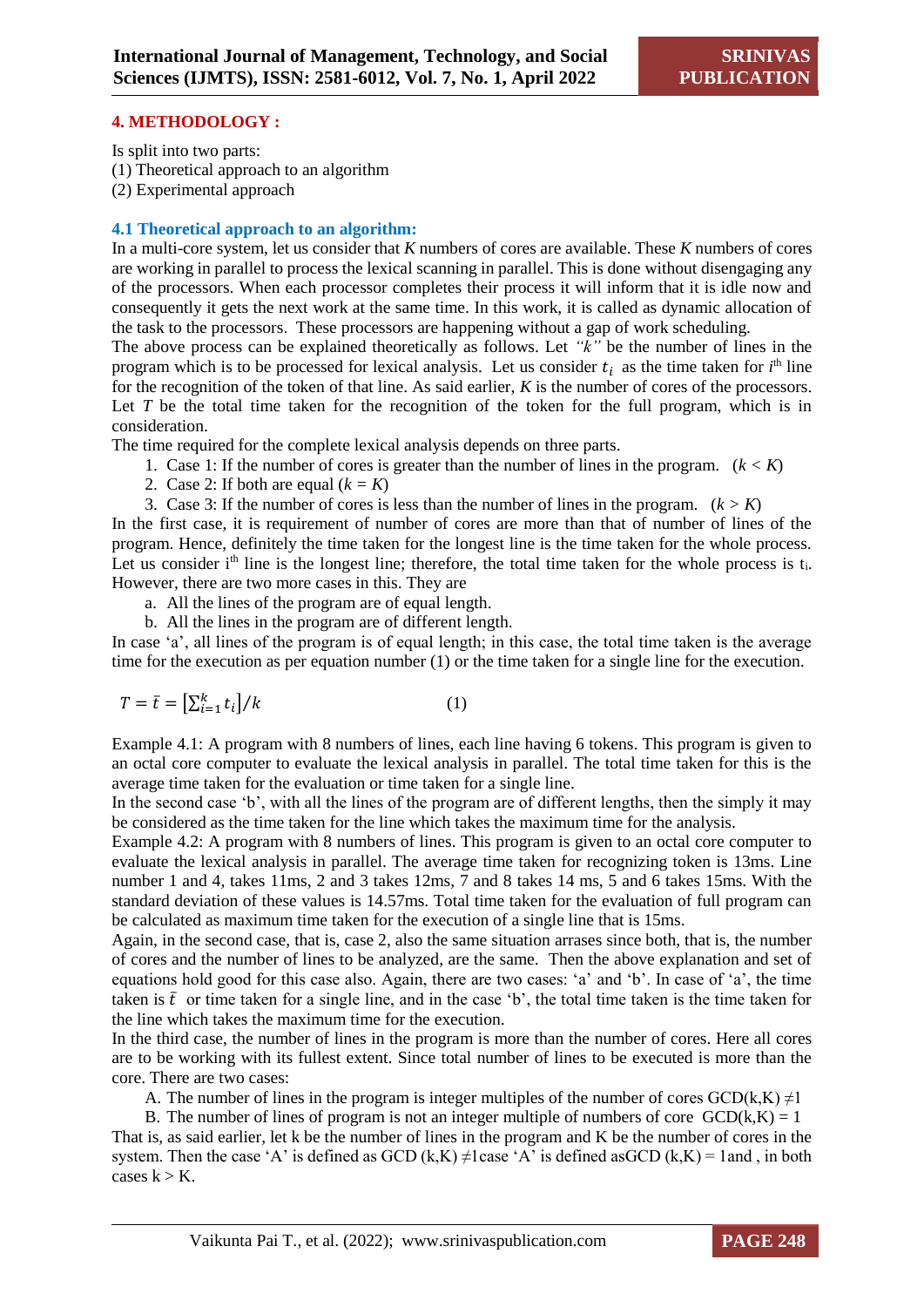Now define the total time taken by the  $i<sup>th</sup>$  core to analyze lexically is  $T_i$ . Therefore, the total time taken for lexical analysis of a given program is given for case A which can be handled as two more cases.

Ά. All the lines of the program are of equal length (as per the token is concerned)

β. All the lines of the program are of different lengths.

For the case Ά the total time taken is given by the equation (2) as follows

$$
T = \overline{\overline{T}} = \frac{1}{K} \left[ \sum_{i=1}^{K} T_i \right] \tag{2}
$$

That is an average of the time taken by the core to analyze the program.

Example for case Ά: Example 4.3: A program with 16 numbers of lines. This program is given to an octal core computer to evaluate the lexical analysis in parallel. The average time taken for recognizing token is 12ms for all lines. As per equation (1), the time taken can be evaluated as 24ms.

In the second case β, since the GCD  $(k,K) \neq 1$  there is a mismatch between the lines of program and the total number of cores. In this case, the total time taken by the cores is defined as

$$
T = \frac{1}{K} \left\{ \left[ \sum_{i=1}^{K} T_i \right] + \left[ \sum_{i=1}^{K} \sqrt{\bar{T}^2 - T_i^2} \right] \right\}
$$
(3)

Example for case β: Example 4.4: A program with 16 numbers of lines. This program is given to an octal core computer to evaluate the lexical analysis in parallel. The average time taken for recognizing token is 13ms. Line number 1, 4, 6 and 14 is takes 11 ms, 2, 3, 5 and 13 is takes 12ms, 7, 9, 10 and 16 is takes 14 ms, 8, 11, 12 and 15 is takes 15ms. With the standard deviation of these values is 10.303ms. The total time taken for the evaluation of the full program can be calculated by adding these two values, which is average and standard deviation. Hence approximately, will get, the total time taken for the evaluation of the full program that is 23.303ms. This includes an average of 13ms and a standard deviation of 10.303ms.

#### **4.2 Experimental approach:**

To facilitate parallel tokenization across multiple cores, integrate the dynamic task allocation algorithm, which assigns tasks line-by-line to the core that are not currently engaged. This algorithm uses a set of techniques that take advantage of multi-core features such as multi- processing and processor affinity. To process a specific source file is taken. To facilitate efficient file access within the algorithm, the source file is first mapped to a process address space. Memory mapping is a method of loading a file directly into computer memory [9]. This prevents processor in the I/O queue from experiencing a delay, resulting in a significant improvement in file I/O performance. The algorithm creates a new child process for each line read from the buffer to run the instance of LEX program. The same is then assigned it to the core that is not currently engaged. As a result, assigned core concurrently tokenizes string from each read line. The line-by-line task allocation to the cores that are not currently engaged can be accomplished by the following algorithm.

**Algorithm** DYNAMIC TASK ALLOCATION. Given source file SOURCE written in C programming language, this algorithm allocates tasks to the core that are not currently in use, in a line-by-line fashion. As a result, assigned core concurrently tokenizes string and places generated tokens in global table. The array BUFFER is used to store source file line by line and each read line is stored in variable LINE. The number of available cores is stored in variable CPU\_COUNT and core that are not currently engaged are stored in array CPU\_QUEUE. The variables FRONT and REAR are used to process the queue. The variable C\_FLAG indicates child process's completion flag and variable PA\_FLAG represents processor affinity.

Input: Source file say source.c

Output: Parallel token generation

Method:

1. [Open file]

Open SOURCE file in READ mode for input

2. [Loop to read each line from source file] Repeat while not end of SOURCE file

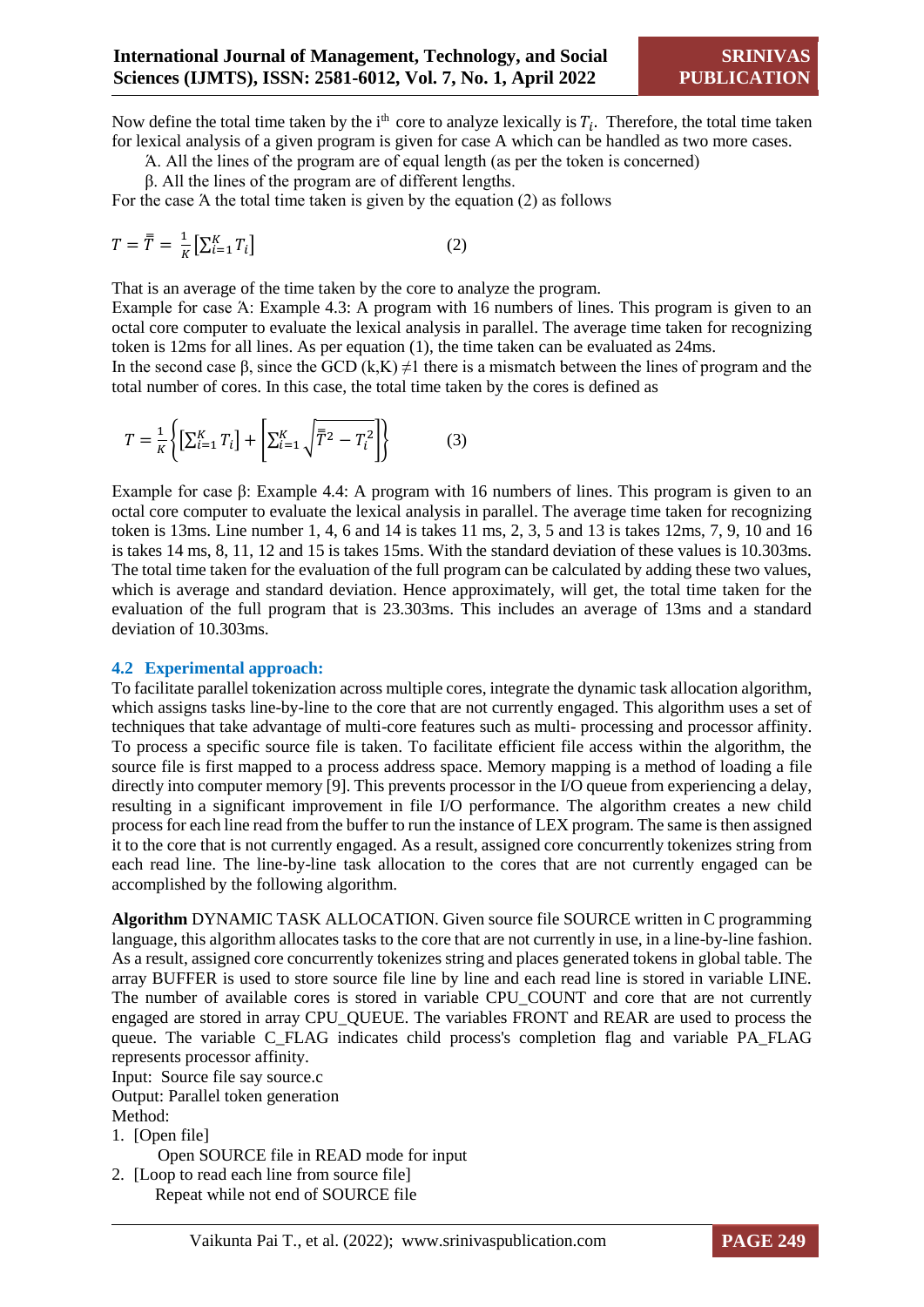Read from SOURCE file into BUFFER 3. [Close file] Close SOURCE file 4. [Initialize cpu core counter] CPU\_COUNT  $\leftarrow$  number of available cores 5. [Initialize cpu queue to available cores ] Repeat for  $i = 1, 2, \dots$ , CPU\_COUNT CPU\_QUEUE[i]  $\leftarrow$  i 6. [Initialize front and rear variables]  $FRONT \leftarrow 1$  $REAR \leftarrow CPU$  COUNT 7. [Process each line from the buffer and do the following in parallel] Repeat while not end of BUFFER Read from BUFFER into LINE if CPU\_COUNT  $\neq$  0 (check cores are free?) then PA\_FLAG  $\leftarrow$  CPU\_QUEUE[FRONT] Repeat for  $i = 1, 2, \dots$ , REAR-1 (Shift all the available cores in cpu queue) CPU QUEUE[i]  $\leftarrow$  i + 1 from index 2 till rear to the left by one)  $REAR \leftarrow REAR - 1$ CPU\_COUNT ← CPU\_COUNT – 1  $Pi \leftarrow$  fork() (Create a child process to run instance of LEX program) sched\_setaffinity(Pi, PA\_FLAG) (function to set processor affinity) Set C\_FLAG  $\leftarrow$  0 (to indicate core has assigned a task)  $\overline{y}$  vy scan string(LINE) (function to scan the line) yylex() (function to tokenize the line and stores tokens in global table) Set C\_FLAG  $\leftarrow$  1 (to indicate core has completed assigned task) if C\_FLAG = $1$  then CPU\_QUEUE[REAR]= PA\_FLAG CPU\_COUNT  $\leftarrow$  CPU\_COUNT + 1 else Repeat from previous LINE from BUFFER (when cores are not available)

8. [Finished] Exit

# **5. EXPERIMENTAL RESULTS :**

The above algorithm has been tested on a machine equipped with an Intel Core i5-9400F 6-Core 2.90 GHz Processor and 8GB RAM. The test is conducted on a machine with operating system Ubuntu 18.04.5 LTS installed. Multiple source files of varying sizes are considered to validate the algorithm. The algorithm is implemented using C programming language with fork system call to create new child processes to run the multiple instances of LEX program on different cores in parallel. Each new child process created is bound to specific CPU by using CPU affinity. Whereas the conventional LEX tool generated sequential lexical analyser runs on a single core. Experimental results for a variety of CPU core counts and source files of varying sizes have been compiled and summarized in Table 1 and illustrated in Figure 1.

The result establishes unequivocally that the parallel lexical analyzer's performance should scale linearly with the number of cores. The effect on speedup using sequential and parallel lexical analyzer is shown in table 2. Figure 2 illustrates the performance enhancements associated with increasing the number of CPU cores. The speedup is defined as the ratio of serial to parallel execution time, which is calculated using the following equation (4).

| Speed $up = -$ | Time taken for<br>sequential lexical analysis<br>using a single core | Time taken for<br>sequential lexical anaysis<br>using a single core |                                                         |     |
|----------------|----------------------------------------------------------------------|---------------------------------------------------------------------|---------------------------------------------------------|-----|
|                | Time taken for<br>parallel lexical analysis                          | Time taken for<br>parallel lexical analysis                         | $\frac{0.0131256}{0.0131256} = 2.3052443X$<br>0.0056938 | (4) |
|                | using multiple cores                                                 | using 4 cores                                                       |                                                         |     |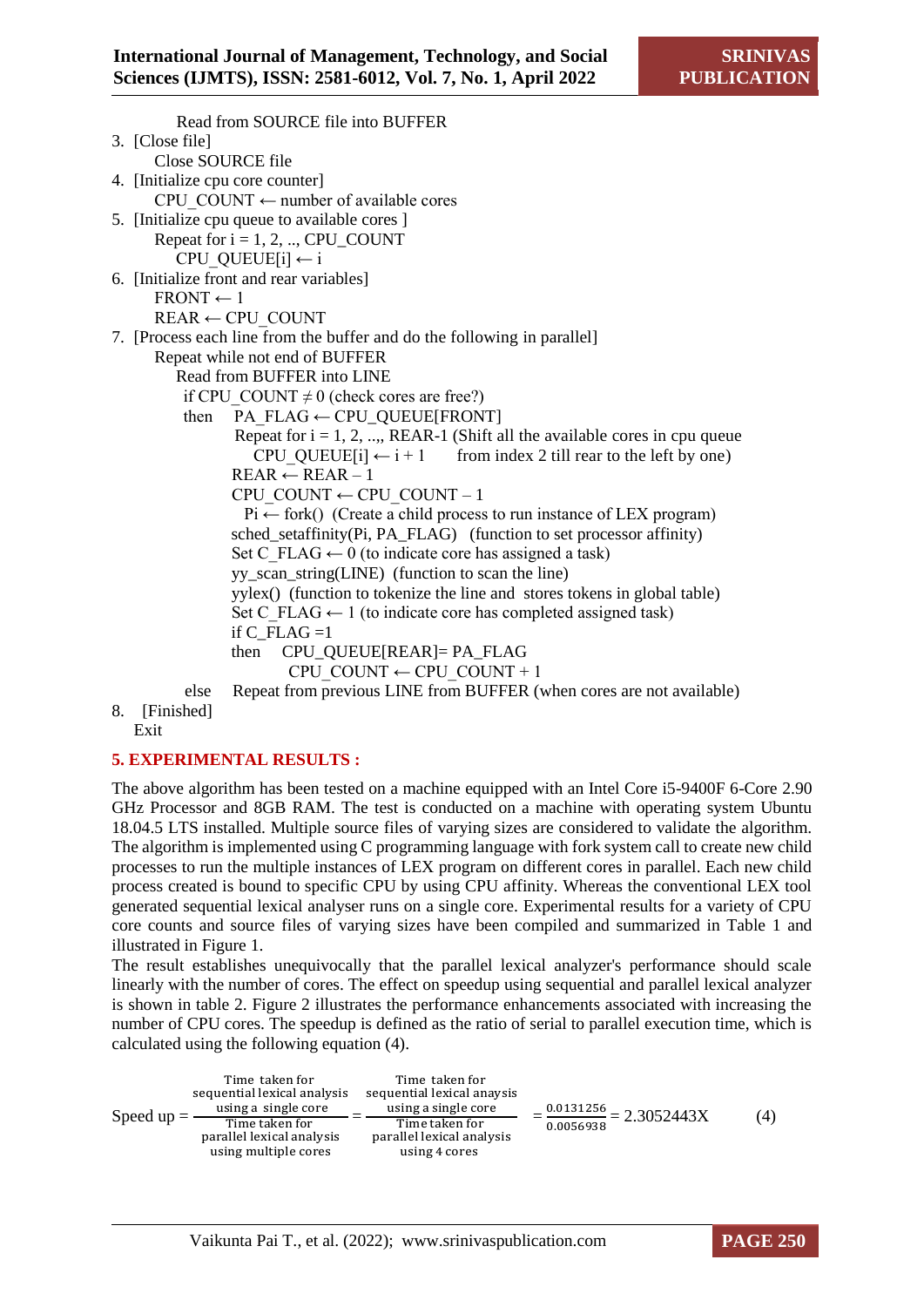**Table 1:** Time required to perform sequential and parallel lexical analysis on C programs with varying numbers of CPU cores

| <b>Experiment</b><br><b>Number</b> | <b>File</b><br><b>Size</b> | No. of<br><b>Tokens</b> | <b>Time</b><br><b>Taken for</b>                                                  | <b>Time Taken (in seconds) by</b><br><b>Parallel Lexical Analyzer</b> |                |                |
|------------------------------------|----------------------------|-------------------------|----------------------------------------------------------------------------------|-----------------------------------------------------------------------|----------------|----------------|
|                                    | (Lines)                    | <b>Generated</b>        | <b>Sequential</b><br><b>Lexical</b><br><b>Analysis</b><br>using a<br>single core | 2 Cores                                                               | <b>3 Cores</b> | <b>4 Cores</b> |
| 1                                  | 67                         | 483                     | 0.0032186                                                                        | 0.0027752                                                             | 0.0018410      | 0.0013569      |
| $\overline{2}$                     | 78                         | 499                     | 0.0034874                                                                        | 0.0029786                                                             | 0.0019969      | 0.0013826      |
| 3                                  | 80                         | 333                     | 0.0027882                                                                        | 0.0023855                                                             | 0.0016040      | 0.0012090      |
| $\overline{4}$                     | 130                        | 494                     | 0.0045738                                                                        | 0.0038190                                                             | 0.0024980      | 0.0019639      |
| 5                                  | 138                        | 637                     | 0.0051238                                                                        | 0.0041888                                                             | 0.0030250      | 0.0022480      |
| 6                                  | 149                        | 522                     | 0.0049501                                                                        | 0.0041356                                                             | 0.0027848      | 0.0020106      |
| $\tau$                             | 173                        | 875                     | 0.0065838                                                                        | 0.0053520                                                             | 0.0036551      | 0.0026528      |
| 8                                  | 174                        | 836                     | 0.0095566                                                                        | 0.0074690                                                             | 0.0048768      | 0.0038000      |
| 9                                  | 298                        | 1044                    | 0.0115459                                                                        | 0.0091558                                                             | 0.0058018      | 0.0047130      |
| 10                                 | 348                        | 1672                    | 0.0131256                                                                        | 0.0102800                                                             | 0.0074921      | 0.0056938      |

**Table 2:** The effect on speedup using sequential and parallel lexical analyzer with different no. of CPU cores

| <b>Experiment</b> | <b>File size</b> | <b>Speedup</b>       |                      |                      |  |
|-------------------|------------------|----------------------|----------------------|----------------------|--|
| <b>Number</b>     | (Lines)          | <b>Using 2 Cores</b> | <b>Using 3 Cores</b> | <b>Using 4 Cores</b> |  |
|                   | 67               | 1.1597723            | 1.7482890            | 2.3720245            |  |
| $\overline{2}$    | 78               | 1.1708185            | 1.7464069            | 2.5223492            |  |
| 3                 | 80               | 1.1688116            | 1.7382793            | 2.3062035            |  |
| 4                 | 130              | 1.1976434            | 1.8309848            | 2.3289373            |  |
| 5                 | 138              | 1.2232143            | 1.6938182            | 2.2792705            |  |
| 6                 | 149              | 1.1969484            | 1.7775424            | 2.4620014            |  |
| 7                 | 173              | 1.2301570            | 1.8012640            | 2.4818305            |  |
| 8                 | 174              | 1.2795019            | 1.9596047            | 2.5148947            |  |
| 9                 | 298              | 1.2610476            | 1.9900548            | 2.4497984            |  |
| 10                | 348              | 1.2768093            | 1.7519254            | 2.3052443            |  |



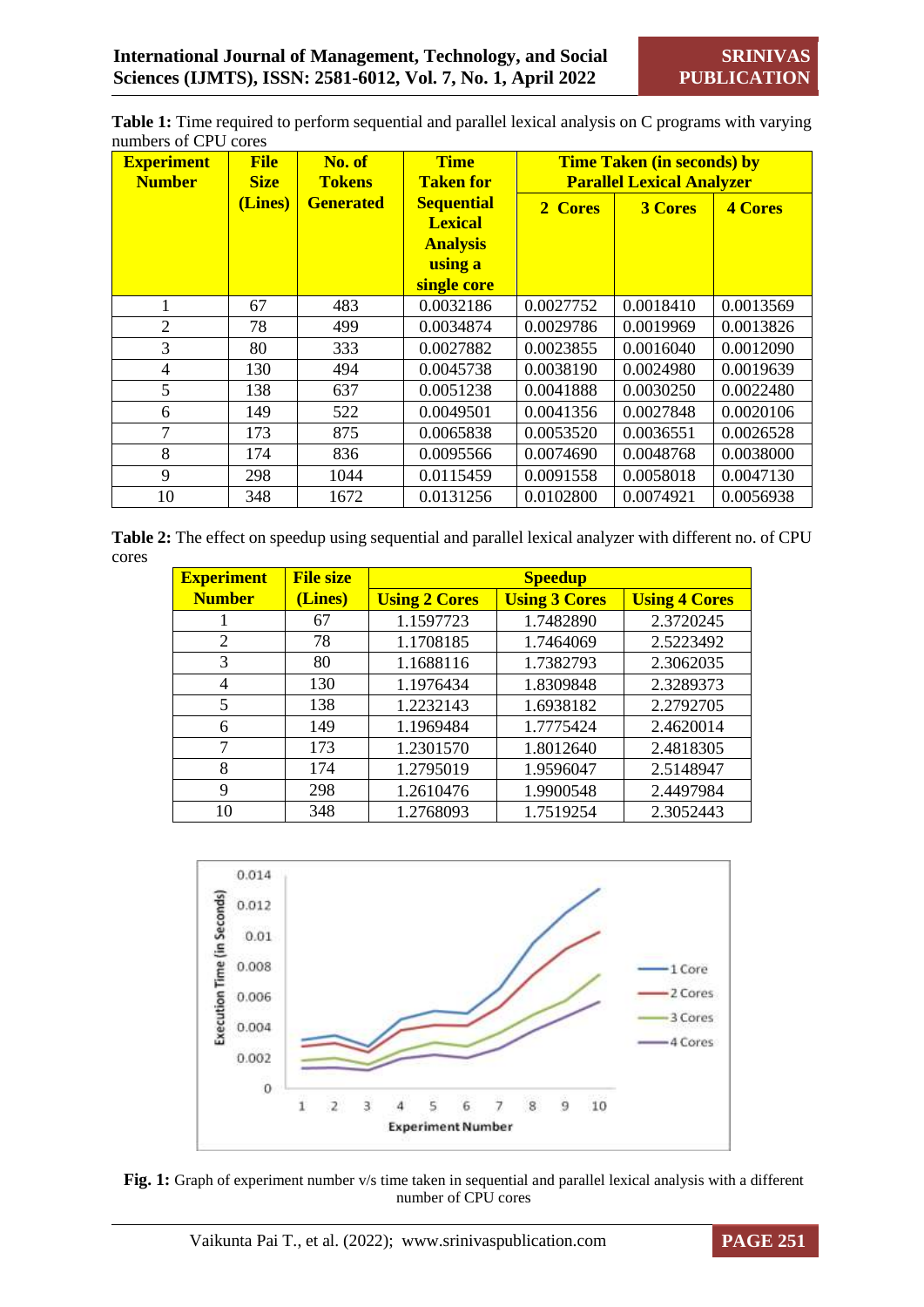



# **6. CONCLUSION :**

This article discusses how to perform tasks in parallel while scanning the source code for the lexical analysis phase. The proposed dynamic task assignment algorithm assigns tasks line-by-line to available multiple cores that are not currently in use. As a result, the assigned core tokenizes the string concurrently. The parallelization approach significantly enhances the lexical analyzer's performance, as demonstrated by the above result analysis statistics. As per experimental results, when four processes and cores are used, the proposed methodology significantly outperformed the sequential approach by recognizing tokens in 0.0056938 seconds. The speedup of the parallel application is 2.3052443X. It is clearly observed that the speedup should increase at or close to the same rate as the number of cores increases. Implementations of this algorithm can be enhanced to generate lexical analyzers.

# **REFERENCES :**

- [1] Aho, A. V., Lam, M. S., & Sethi, R. (2009). *Compilers Principles, Techniques and Tools*. 2nd ed, PEARSON Education. 1-993.
- [2] Paxson, V. (1995). *Flex–Fast Lexical Analyzer Generator*. Lawrence Berkeley Laboratory, Berkeley, CA.
- [3] Vaikunta Pai T., Jayanthila Devi A., & Aithal P. S., (2020). A Systematic Literature Review of Lexical Analyzer Implementation Techniques in Compiler Design. *International Journal of Applied Engineering and Management Letters (IJAEML), 4*(2), 285-301. DOI: http://doi.org/10.5281/zenodo.4454632. [Google Scholar](https://papers.ssrn.com/sol3/papers.cfm?abstract_id=3770588) ×
- [4] Mickunas, M. D., & Schell, R. M. (1978, December). Parallel compilation in a multiprocessor environment. *In Proceedings of the annual conference of the ACM, Washington, D.C., USA*. 241-246. [Google Scholar](https://dl.acm.org/doi/abs/10.1145/800127.804105?casa_token=scWEW4_3XiwAAAAA:TNCYhy9WWfKHi-_83RmkBZYqegJsZgg5PNHWVqQqH7kiOgtj_yWckaQ47ZuQ7GSJ1fgTcfTRnzcYeek) ×
- [5] Scarpazza, D. P., & Russell, G. F. (2009, June). High-performance regular expression scanning on the Cell/BE processor. *In Proceedings of the 23rd international conference on Supercomputing* (pp. 14-25). [Google Scholar](https://dl.acm.org/doi/abs/10.1145/1542275.1542284?casa_token=R6Iuw1MjupgAAAAA:Q1jeEMRas6fv1Sg6RRAnmZQDslLUSbGGAQ_3YDIXmIxnm2gat3Tz8VCc0vxzucY5kexdj7tJyzXsa8c) ×
- [6] Srikanth, G. U. (2010, June). Parallel lexical analyzer on the cell processor. *In 2010 Fourth International Conference on Secure Software Integration and Reliability Improvement Companion*, 28-29. IEEE. [Google Scholar](https://ieeexplore.ieee.org/abstract/document/5521554/) ×